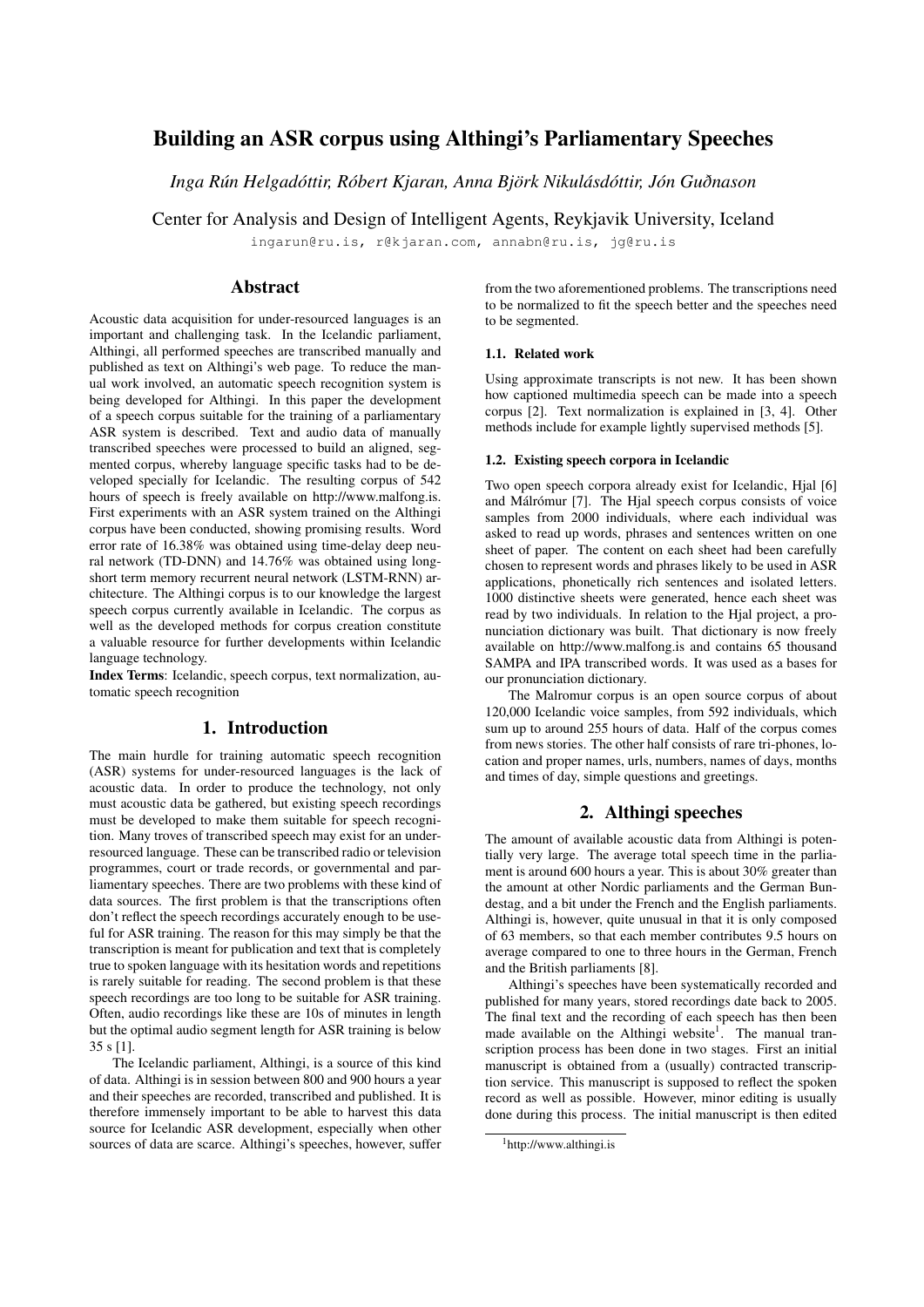by specialists at Althingi's Information and Publications Department. The purpose of this editing is to make the text fit for publication. The text is modified to increase its clarity and enrich its context without changing its meaning. For example a proper noun might be substituted for a pronoun or references added.

### 3. Audio Alignment

Speech recognition methods are developed to work on short audio segments, and perfectly transcribed reference texts. This is rarely the case when working with data not produced for speech recognition. Hence, some effort has to be made to get the data into a usable state. That includes text normalization procedures like removing punctuations and writing all numbers and abbreviations out in full length. Depending on the data, there might be considerable more things that will need rewriting, before the data is clean enough for speech recognition training.

The data obtained from the Icelandic parliament consists of 6600 recordings of parliament speeches, dating from 2005 to 2016. Each recording contains one speech, and comes with the two sets of text files, described in Section 2. The recordings usually begin and end with the house speaker introducing the current and next speech, respectively, which is not reflected in the transcripts.

The total length of the recordings, without trimming nonspeech material away, is 666 hours and 38 minutes. The mean speech length is 6 minutes, but the range is from just under one minute and up to roughly half an hour. After expanding numbers, the corpus contains 5,097,612 word tokens and 116,753 word types. Speakers are 197, of which 105 are male and 92 female.

#### 3.1. Text processing and normalization

The text normalization is done in a few steps. The text is put in lower case and everything in the text files which is not represented in the speech files is removed. For example, annotations that indicate what is happening in the congress room and labelled references are removed from the transcripts.

Some units in the transcript, such as regulation numbers, decimal numbers and time, have to be rewritten before number expansion, so that the transcripts reflect the speech.Parliament speakers often reference regulations which are usually written on the format "law-number/year/institution". So, for example, "54/1996/ESB" which appears in the transcript has to be rewritten to "54 1996 ESB" before number expansion. Some ambiguity will still remain, since sometimes the speakers say "54 from 1996 ESB". After rewriting, the remaining punctuations are removed and spelling corrected, using the words in the final version of the speeches as a reference dictionary.

Since Icelandic is an inflected language, the expansion of abbreviations and numbers is a non-trivial procedure. The OpenGrm Thrax Grammar Development Tools [9, 10] were used, almost exclusively, to generate all possible expansions of a number or an abbreviation. The Thrax tools compile a weighted finite state transducer out of grammars expressed as regular expressions and context-dependent rewrite rules.

A language model, which contains expanded abbreviations and numbers, is needed to select the correct expansions. The Althingi data was not sufficient for that task since most abbreviations and numbers are rarely expanded. Thus, alongside the parliament speeches, a corpus of 10 million sentences (167M

word tokens) from the Leipzig database for Icelandic[11] was used. The corpus consists of data collected from Icelandic websites. Sentences, containing no tokens which could be abbreviated, were filtered away. Inflected languages require much data for building language models, and in our case more data would have been beneficial. Icelandic words can have up to 24 forms. Adjectives have four cases, three genders and two numbers which can all be different in theory, but the number is usually lower. Other types of words have lower theoretical maximum of forms. Still, this poses a problem for rare words whose forms are unlikely to appear in a smaller corpora. This means that the ability to predict all forms of rare words is diminished if the corpus too small.

The parliament often uses very specific abbreviations that naturally did not appear in the language model based on the Leipzig database. The language model was therefore unable to deduct which case and gender to use for those abbreviations and (very typically) gender and case for ordinal numbers. Hence, a manual correction of expansions, was applied to 100 hours of data from the years 2013 to 2016. This expanded data was then added to the language model, resulting in a much better representation of these words and subsequently more expansion success. The resulting language model was used to expand the rest of the parliament speeches, dating from 2005-2012.

Table 1 shows results of an expansion test performed on 100 speeches, chosen at random from the 2005-2012 data. Numbers and abbreviations in the texts were expanded using the Thrax tools, and three language models with different n-gram orders. The language models contain both parliament data, with expanded numbers and abbreviations from the 2013-2016 data, plus the Leipzig data. The expansions were compared to a corrected expansion of the 100 speeches. The table shows the error rates obtained, first for 7 parliament specific abbreviations, and then for general abbreviations and numbers, which have multiple expansions. For this work, the bigram language model

Table 1: *Expansion error rates for different language model's ngram orders. The upper line shows results for 7 common parliament abbreviations, i.e. "hv.", "hæstv.", "þm.", "þskj.", "gr.", "mgr." and "tölul.". The abbreviations are expanded 393 times, in 100 randomly chosen parliament speeches. The lower line shows results for up to 53 general abbreviations and numbers, that have multiple expansions. They are expanded 279 times.*

|                         | % Incorrect |        |        |
|-------------------------|-------------|--------|--------|
|                         | $2$ -gram   | 3-gram | 5-gram |
| Althingi abbreviations  | 10.6        | 10.1   |        |
| General abbr. + numbers | 10.6        | 10 1   | 02     |

was used for the expansion of our texts. Preliminary results on 18 speeches did not reveal the improvement of higher order language models which Table 1 shows. The main aim of this work is to build an ASR corpus and we believe the expansion errors do not affect the acoustic model considerably nor the language model used in training the ASR. The phones in the incorrectly expanded words, appear correctly in numerous other unexpanded words and, in majority of cases the expansion is correct. Hence, we consider the main effect of these errors to be an overestimate of the ASRs word error rate (WER). We will however use the higher order language model in future work.

Sometimes an abbreviation or a number can be correctly expanded to two different set of words based on the surrounding context. The expansion can then result in an error, even if it was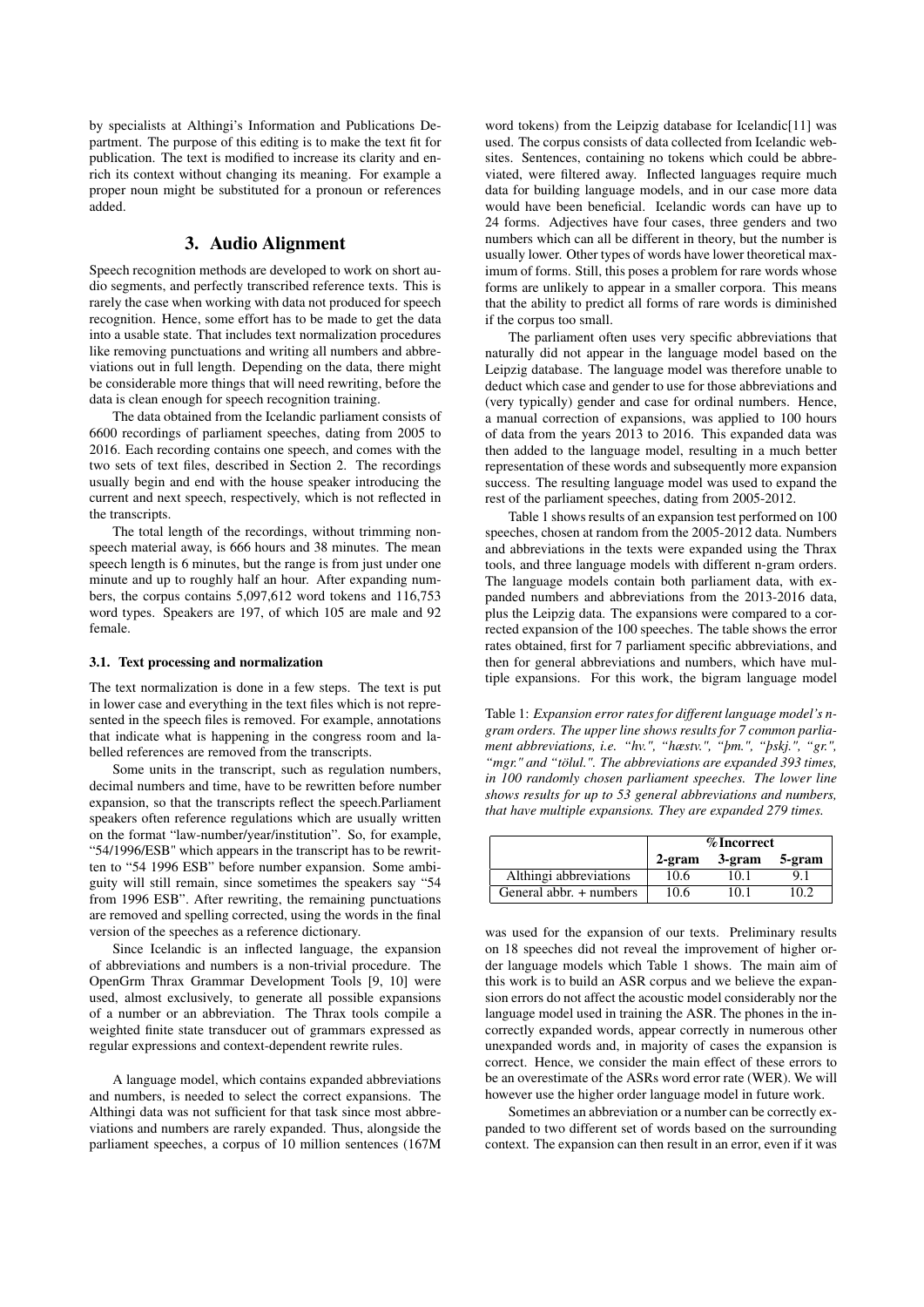

Figure 1: *The flowchart shows how open vocabulary recognizer was used to align and segment a part of the parliament data. That data was then in turn used to train a small in-domain recognizer which could be used to align and segment the rest of the data. Arrow 1 denotes the initial training of an ASR engine from the Málrómur speech corpus. Arrow 2 denotes the in-domain training of 60 hours of aligned and segmented parliament data into an ASR engine. The final output is the aligned and segmented Althingi speech corpus. Outcomes from ASR engines, trained on the resulting corpus, can be seen in Sec. 5.3.*

correctly executed. For example, in the parliament transcripts, both "það er" and "það er að segja" have been abbreviated as "þ.e." and they are interchangeable. It is also not apparent in the text whether the speaker said "two point five" or "two and a half" from a transcript with the text "2.5". These errors will increase the word-error-rate estimate of the ASR but are unlikely to affect training drastically.

#### 3.2. Segmentation and alignment of data

The segmentation and alignment of the database is done in two stages as depicted in Fig. 1. Two speech recognizers are used for this purpose: an experimental version of a large vocabulary ASR system for Icelandic, and a domain specific recognizer trained on the results of the first segmentation round. The LVSR system for Icelandic (in development) was trained on 170 hours from the Málrómur corpus [7]. The acoustic model was a conventional GMM system, built on a standard 13-dimensional cepstral mean-variance normalized Mel-frequency cepstral coefficients (MFCC). Linear discriminative analysis (LDA) was used for dimension reduction, followed by a maximum likelihood linear transform (MLLT) [12]. An extended and modified version of the Icelandic pronunciation dictionary was used (see Section 1.2) along with a trigram language model trained on the Leipzig database. The aligned data was processed into segments of maximum 15 seconds of audio, using a procedure based on the first alignment stage of the Librispeech corpus creation [1, 12]. The main parts of the segmentation procedure are the following: The long audio is split into 30 second long segments with 5 second long overlaps. One decoding graph is built for each utterance segment. The utterance segments are then decoded, and information is obtained about the begin time, duration of each word in the utterance and word-error-rate. This is then used to work out a new segmentation. Segments with a 90% word-error-rate or higher were discarded. To filter the data further, we calculate the uttered words per second for each segment. Average values and percentiles were calculated for each speaker and the values were used to discard segments where the word per second count was outside the speaker's tenth and ninetieth percentile.

A new speech recognizer was trained using 60 hours of the newly aligned parliamentary speeches. We used a triphone model trained with LDA and MLLT, as before, but we added speaker adaptive training and boosted maximum mutual information (MMI) parameter estimation (with boost weight 0.1).

During the first alignment round about 25% of the data could not be aligned and was filtered away. During the 2nd round that number was 18.6%.

### 4. Database and corpus structure

The aligned data set contains of 6493 recordings with 196 speakers. The recordings consist of 199,614 segments, with average duration of 9.8 s. The total duration of the data set is 542 hours and 25 minutes of data and it contains 4,583,751 word tokens. This is a reduction of 10.0% in text and 18.6% in audio from the original data set.

The aligned Althingi data set was split up into a training-, development- and an evaluation set. The training set was obtained from speeches from 2005 to 2015, with a total duration of 514.5 hours. It contains 192 speakers, 104 men and 88 women. However, even though the women are 46% of the speakers, they only speak 35% of the words in the training set. The speeches from 2016 were split evenly between the development- and evaluation sets, with 14 hours in duration each. There is an overlap between speakers in the training and test sets, with only four speakers exclusively in the test sets. The development and the evaluation set contain 59 speakers, 29 men and 30 women, and here women speak 49% of the words.

The training data was re-segmented, selecting only the more accurate matches between audio and transcripts, using a method, which is similar to the one described in Section 3.2, except it also does minor modifications of transcripts, such as allowing repetitions. The re-segmentation process filtered away roughly 57 hours of unclean data. However, preliminary results show no advantage by training on only the cleaned-up data.

Some effort was put into manually cleaning the development and evaluation test sets. The audio was decoded, and without looking at what caused the errors, the numbers of correct words, insertions, deletions and substitutions, were extracted for each segment. If the number of correct words divided by the sum of correct, deleted, inserted and substituted words, was lower that 0.7 and 0.75 for the development and evaluation sets, respectively, the segment was listened to, and eventual transcript or segmentation errors were fixed. The most significant sources of mismatch in the corpus stem from pre-existing transcript edits, inaccurate text normalization and noisy recording circumstances.

### 5. Speech Recognition

The main aim of this work was to compile a speech recognition database for Althingi's parliamentary speeches. We did however also assess four standard speech recognition architectures implemented in the Kaldi ASR toolkit [12], using the dataset. A language model was also built for the assessment using transcripts of Althingi's speeches dating back to 2003.

#### 5.1. Acoustic models

A hidden Markov model was trained using Gaussian mixture models (HMM) [13, 14], applying LDA and MLLT, and using features, which were speaker adapted with feature-space Maximum Likelihood Linear Regression (fMLLR). This model is marked as GMM-SAT in Table 2.

Three deep neural network (DNN) architectures were also evaluated. All of them are a HMM-DNN Tandem architectures that predict the probabilities of the context-dependent state of a HMM. The first two are feed-forward neural networks and the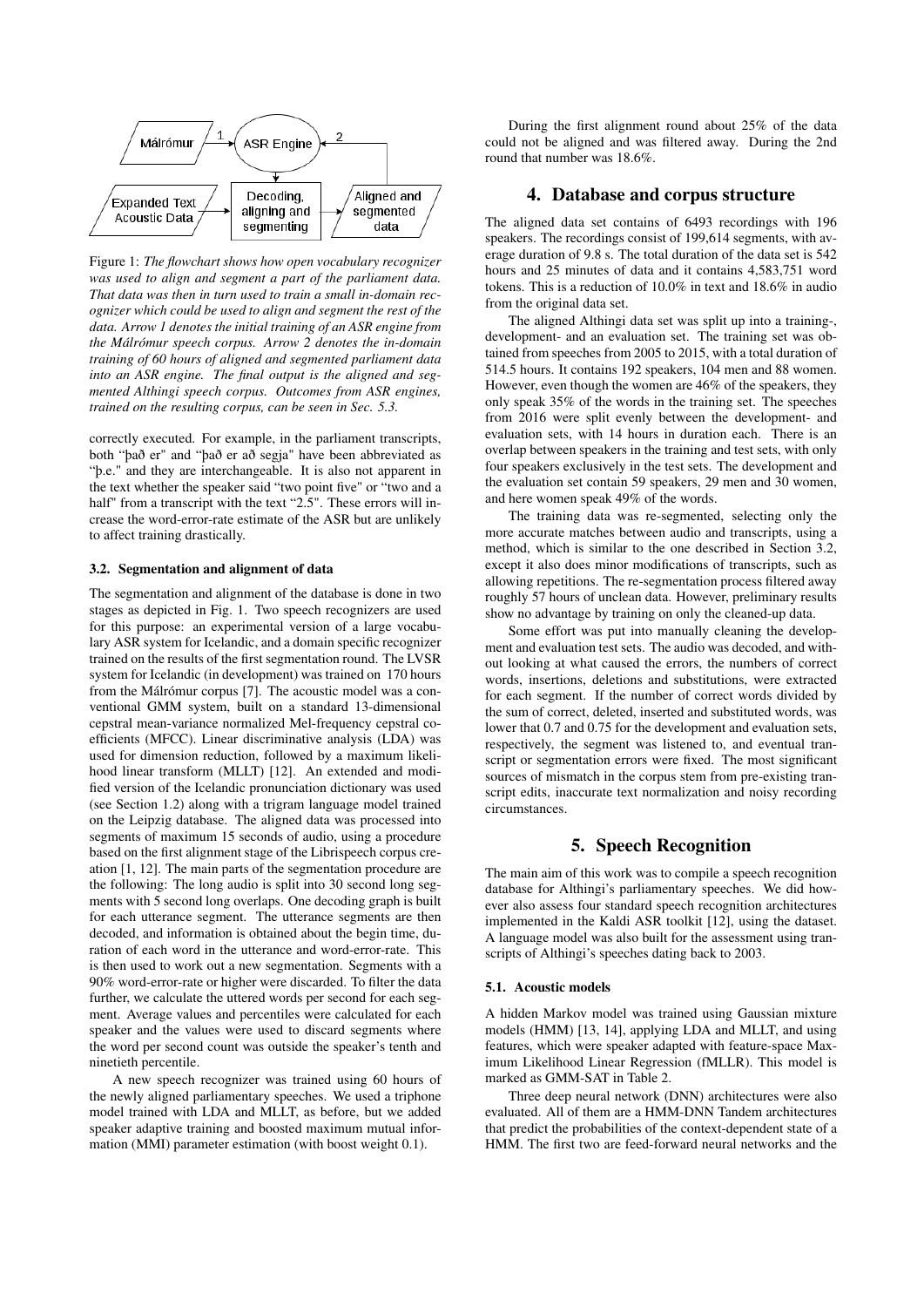last one is a recurrent neural network (RNN).

The first architecture is described in [15]. It is a maxout network, which means the non-linearity is dimension-reducing. It contains  $4$  hidden layers, with  $p$ -norm non-linearities, where  $p = 2$ . The p-norm input dimension is 2000 and the output dimension is 400. The output layer is a soft-maxout layer, whose output dimension equals the number of contextdependent states in the system, 3451 in our case. This model is marked as DNN in Table 2.

A feed-forward deep neural network architecture, called time-delay deep neural network (TD-DNN) [16] was also evaluated. The setup is described in [17]. However, we used the Wall-Street Journal Kaldi recipe, which varies slightly from the one in the paper. We used, for example, a rectified linear unit (ReLU), with dimension 450, instead of a  $p$ -norm non-linearity, and different splicing indices were applied. The TD-DNN architecture is capable of learning long temporal dependencies in the data by letting each layer operate at a different temporal resolution. This implementation uses 100 dimensional iVectors [18] as input to the neural network, to make instantaneous speaker and environment adaptations to the network. This model is marked as TD-DNN in Table 2.

A long-short term memory implementation, as described in [19], was evaluated. It trains a RNN acoustic model, using the cross-entropy objective. The Switchboard LSTM recipe in Kaldi was used. The LSTM RNN contains 3 LSTM layers, with different LSTM-delays at each layer, and a label-delay of 5 frames. Each layer contains 1024 memory cells. The memory cells contain input, forget and output gates with sigmoidal non-linearities, cell input and output activations with tanh nonlinearities, and 256 dimensional recurrent and non-recurrent projection layers, with linear activation units. The output dimension is equal to the number of context dependent states in the system, or 3451. Like in the TD-DNN case, iVectors are used as inputs to the neural network. This model is marked as LSTM-RNN in Table 2.

Finally, the TD-DNN architecture was retrained by synthesizing more training data using speed and volume perturbations [20]. Volume perturbations were applied to a copy of the original training data, by scaling the volume of each segment with a uniform random variable between 0.125 and 2.0. Then two extra versions of the training data were synthesized by changing the speed by a factor 0.9 and 1.1. This model is marked as TD-DNN w/sp in Table 2.

#### 5.2. Language Models

The language model training material consists of speech transcripts, from the years 2003 to 2011, scraped from the Althingi website, approx. 30 million word tokens, as well as the parliament training data, up to and including 2015. There is therefore no overlap between the these transcripts and the texts in the development and evaluation sets.

The lexicon used is based on the pronunciation dictionary from the Hjal project [6], available at Málföng<sup>2</sup>. We added words from the language model training data, which appeared three times or more. Words that included foreign letters, numbers, punctuations or no vowels were excluded. A list was created of all the words whose first four letters did not fit with a four letter n-gram and manually checked. About 75% of those misfitted words were kept in the dictionary. The out of vocabulary token rate in the test sets is 1.4%, but 0.96% in the training data.

Phonetic transcriptions were created for the words that did not already have a transcription by using the Sequitur G2P toolkit [21]. The pronunciation of Icelandic is fairly transparent as the projection from the spelling to the pronunciation obeys very consistent rule. Thus, the pronunciation generation of Sequitur is quite accurate.

Modified Kneser-Ney smoothed 3- and 5-grams [22, 23] were built using the MIT Language Modeling (MITLM) toolkit [24]. A pruned 3-gram language model was built using KenLM [25], before the LSTM decoding, to enable faster decoding. The 5-gram language model is used for re-scoring decoding results.

#### 5.3. Results

Table 2 shows the word-error-rate for the four different acoustic models and the TD-DNN model trained with speed perturbation. The table shows that the best results, of 14.76%, are achieved by using the LSTM-RNN architecture. It also shows that the speed perturbation does not increase the performance of the TD-DNN much. It is quite possible that the adding synthesized data to the training data might be of limited value to this problem since the acoustic environment of the Althingi constrains the problem enough, but further studies are needed to test that hypothesis.

Table 2: *Word error rate for different acoustic models, using all available speech training data. All results are obtained by rescoring with a 5-gram language model. "sp" stands for speed perturbations.*

| <b>Acoustic model</b> | Development set | <b>Evaluation set</b> |
|-----------------------|-----------------|-----------------------|
| <b>GMM-SAT</b>        | 22.61           | 22.24                 |
| <b>DNN</b>            | 17.48           | 17.28                 |
| <b>TD-DNN</b>         | 16.71           | 16.38                 |
| TD-DNN w/sp           | 16.44           | 16.20                 |
| <b>LSTM-RNN</b>       | 15.17           | 14.76                 |

The WER for the different speakers varied from 7.50% to 26.89%, with a median of 14.75% for the LSTM RNN system. The differences stem from how similar the speakers' spoken language is to written language and how clearly he/she speaks. The use of filler words, repetitions, speaking fast or not clearly, all result in a lower score for that speaker.

#### 6. Conclusions

This paper presents a corpus of aligned and segmented Icelandic parliamentary speeches which is suitable for training speech recognition systems. The challenges involved were text normalization of an inflected language, dealing with edited transcripts and aligning (sometimes noisy) speech recordings. The preliminary results, however, show that the resulting corpus is well suitable for training speech recognition systems. The corpus is made available on the Málföng website (http://www.malfong.is) with an open CC-BY 4.0 license and releasing the Kaldi recipes are also planned.

### 7. Acknowledgements

This project was made possible through the support of Althingi's information and publications departments. The authors would like to thank Solveig K. Jónsdóttir, Þorbjörg Árnadóttir and Ingvi Stígsson for their valuable help.

<sup>2</sup>http://www.malfong.is